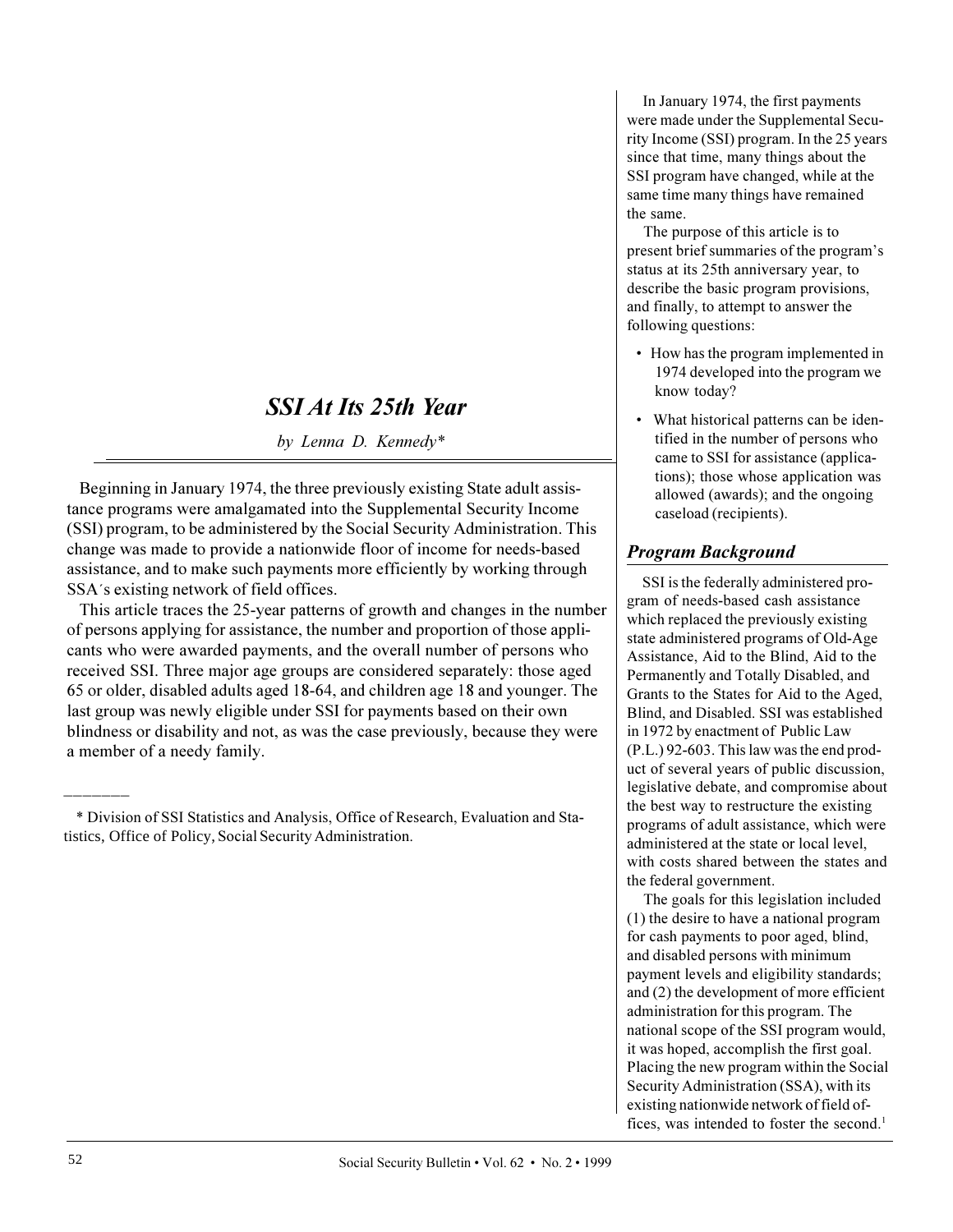In addition to the federal SSI payments, states without a constitutional barrier were required to make supplementary payments to maintain an individual's payment level under a more advantageous predecessor program, and were permitted to make supplementary payments to meet local situations. The states could contract with SSA to administer those supplements.

One major addition to eligibility under the new program was the inclusion of blind and disabled children under age 18, who previously had been eligible for cash payments only as members of AFDC families, and not in their own right, based on their medical conditions.

The Congress was somewhat concerned about the potential for caseload growth, as the estimates of participation were as high as 7.0 million persons by fiscal year 1975, compared with about 3.2 million recipients under the old programs at the end of 1972. The first payments under SSI began in January 1974.

## **Program Provisions**

SSI makes monthly payments to persons who establish categorical eligibility based on age (age 65 or older), blindness, or disability, and who also meet the income, resource, and other requirements set forth in the law (Title XVI of the Social Security Act) and regulations (20 CFR 416). The amounts of the payments are increased annually, by the same cost-of-living adjustment (COLA) as Social Security benefits.

The definition of disability is the same as that used for the Disability Insurance program under Title II of the Act, and the determinations of disability under both programs are made by state Disability Determination Services.

There is a resource limit of \$2,000 for an individual and \$3,000 for a couple, with certain exclusions, including a home, a car (based on use or value), limited amounts for life insurance and burial funds, exclusions designed for work incentive purposes, as well as other exclusions for special situations.

The applicant's other income is considered when determining the amount of the federal SSI payment, although there are exclusions, including a general exclusion of \$20 monthly, as well as the first \$65 per month of earned income plus one-half of the remainder. In some cases, a portion of another person's income is considered when determining the amount of the SSI payment. This process is called "deeming of income," and applies between spouses, from a parent to a child applicant, and from an immigration sponsor to a noncitizen applicant

For the most part, payments are made directly to all eligible persons aged 18 or older. This reflects SSA's general policy that every legally competent person has the right to manage his or her own benefits. However, when it would best serve the interests of the individual, SSA will select either a person or an organization to receive payments for their use and benefit.

There are two payment levels in the SSI program. For those who live in an institution where the majority of the expenses are covered by the Medicaid program, SSI pays a maximum of \$30 per month. For all others, the maximum in 1999 is \$500 per month for an individual, and \$751 for a couple where both members are

eligible. If a recipient is living in a household headed by someone other than the individual or spouse, and receiving substantial amounts of food, clothing, or shelter there, the maximum monthly payment will be reduced by one-third.

## Caseload in 1998

As of December 1998, almost 6.6 million persons were receiving monthly SSI payments, totaling \$2.5 billion. Of these, 1.3 million were eligible on the basis of age, that is, they applied after they attained age 65. The remaining 5.2 million had been determined to be blind or disabled. In terms of age, about 887,000 (14 percent) were under age 18, 3.6 million (56 percent) were aged 18-64, and 2.0 million (30 percent) were aged 65 or older. SSI recipients were more often women than men, although the reverse was true for those under age 18.

The average federal SSI payment in December 1998 was \$336. Since the maximum federal SSI payment in 1998 was \$494 per month, *on the average* an SSI recipient had countable income of about \$158. The most common source of this countable income was benefits under the OASDI program. About 2.4 million SSI recipients (36 percent) received this type of monthly income, based either on their own work or that of a spouse, parent, or grandparent.

The remainder of this article will describe the trends and changes in the SSI program from 1974 through 1998, using three measures: the number of persons who sought assistance from the SSI program (applications); those who were awarded such payments (awards), and the number of persons who received a monthly payment (recipients). For analytical purposes we have looked separately at the SSI experience of three major age groups, those aged 65 or older (table 1), blind and disabled adults aged 18-64 (table 2), and children under age 18 (table 3).

## Persons Aged 65 or Older

Among the 3.2 million persons who received SSI in January 1974, 1.9 million were persons aged 65 or older. For them, SSI eligibility rested on their age and their lack of income and resources, and they made up 59 percent of the caseload. By the end of 1974, the number of persons 65 or older had grown to 2.4 million (61 percent), and by the end of 1975, to 2.5 million (58 percent of a rapidly increasing caseload).

Beginning in 1976, the 65 or older caseload fell each year, to just over 2.0 million persons in 1988, with the exception of a small 'spike' in 1984.<sup>2</sup> Another period of small increases began in 1989, and continued through 1994. During this time, the caseload 65 or older rose to just over 2.1 million (34 percent of all SSI recipients).<sup>3</sup> In the 4 years since, the number of older recipients has continued to decline, and, as of December 1998, totaled just over 2.0 million (table 1).

Not only did the number of SSI recipients aged 65 or older ebb and flow over the life of the program, but, as time went on, these recipients increasingly shared another characteristicthey had been eligible for SSI before they became age 65, based on an SSA determination of blindness or disability. In the SSI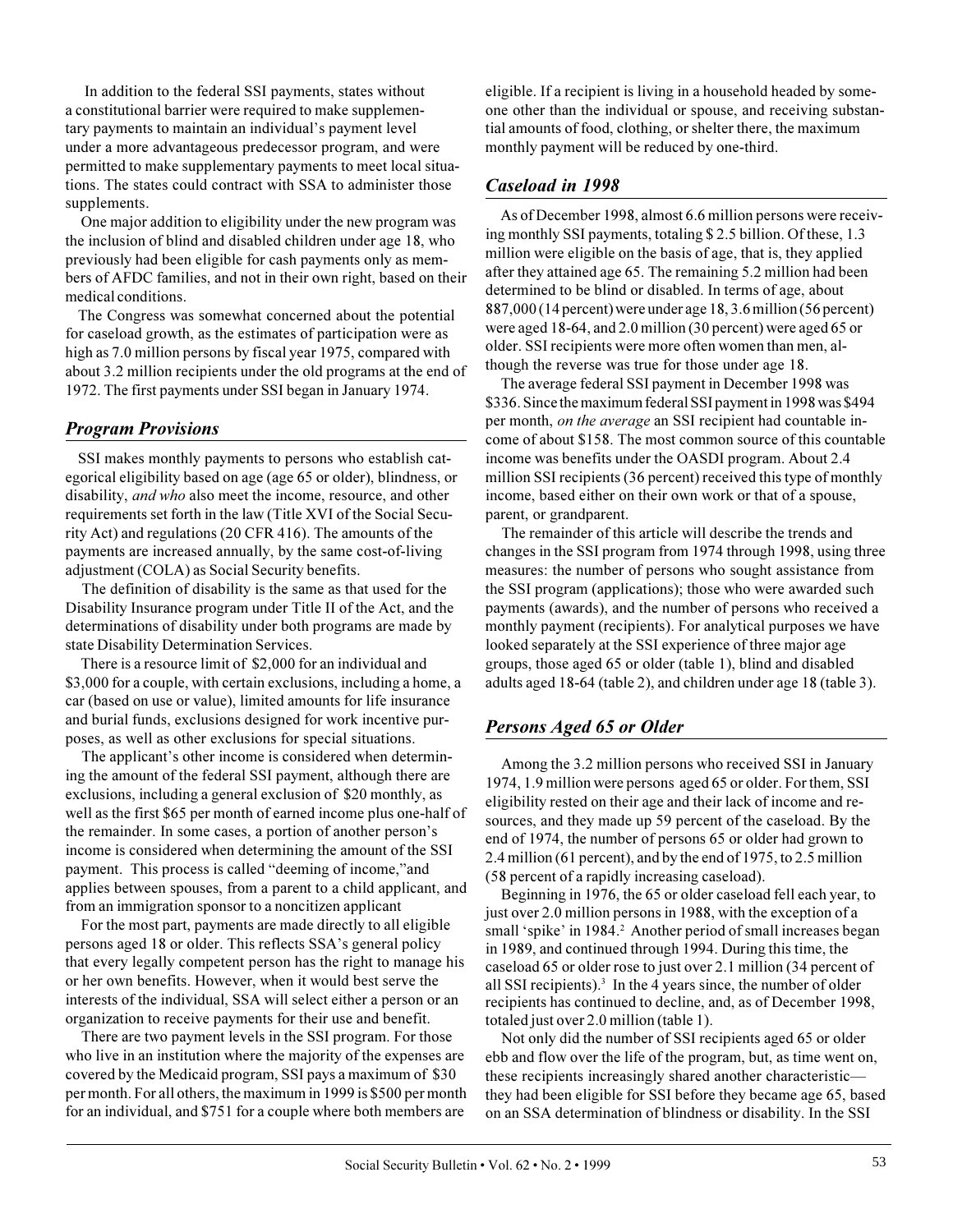program, an individual continues to be classified as aged, blind, or disabled based on his or her situation at the time of application. Thus, a person who is under age 65 and blind or disabled when awarded benefits will continue to be so classified, even after turning 65.4 The number of blind or disabled recipients aged 65 or older was very small at the beginning of the SSI program, about 136,000 at the end of 1974 (5 percent of all recipients 65 or older), but increased steadily until 1998, when there were almost 700,000 older blind or disabled recipients (33 percent).

Despite this growth based on the aging of blind and disabled recipients, the caseload of persons aged 65 or older has declined almost continuously over the 25 years of SSI. The number receiving payments at the end of 1998 was 17 percent lower than at the end of 1974. These two factors imply a continuing de-

crease in the number of persons who apply for SSI at or after age 65, and this is what has occurred. Over 957,000 applications were received from this age group by the end of 1974, and another 391,000 in 1975. Since that time, applications have declined almost every year to their level at the end of the study period, 148,000 in 1998.

There are several reasons for this decline in the number of persons who find themselves at age 65 or older with so little income and resources that they seek assistance from SSI.

One main reason is the growth and maturity of the Social Security programs over the same period. This has provided income for an increasing proportion of those aged 65 or older, and the amounts of benefits have also increased for a variety of reasons, making some applicants ineligible for SSI.<sup>5</sup> Further,

Table 1.—SSI: Persons aged 65 or older, by number of recipients, annual applications and awards, and awards as a percent of applications, December 1973-98

| Year                  |                | Annual       |              |                         |
|-----------------------|----------------|--------------|--------------|-------------------------|
|                       | Recipients     | Applications | Awards       | Awards/<br>applications |
|                       | (1)            | 8,493,500    | 6,615,650    | 77.9                    |
| State conversions     | (1)            | 1,977,870    | 1,844,040    | 93.2                    |
| Federal applications: |                |              |              |                         |
|                       | $\overline{0}$ | 171,370      | $\mathbf{0}$ | (1)                     |
|                       | 2.422.009      | 786.310      | 772.750      | 98.3                    |
|                       | 2.507.855      | 391.040      | 351.280      | 89.8                    |
|                       | 2.396.933      | 261.720      | 221.490      | 84.6                    |
|                       | (1)            | 272.550      | 210.900      | 77.4                    |
|                       | 2.303.900      | 263.340      | 189.880      | 72.1                    |
|                       | 2.245.716      | 266.260      | 171.870      | 64.5                    |
|                       | 2.220.776      | 280.120      | 180.590      | 64.5                    |
|                       | 2.121.090      | 190.610      | 117.600      | 61.7                    |
|                       | 2.010.741      | 146.150      | 100.420      | 68.7                    |
|                       | 2.003.400      | 198.110      | 148.860      | 75.1                    |
|                       | 2.037.287      | 293.210      | 209.610      | 71.5                    |
|                       | 2.031.469      | 232.850      | 145,870      | 62.6                    |
|                       | 2.017.528      | 241.500      | 148.030      | 61.3                    |
|                       | 2.015.387      | 239.530      | 154.000      | 64.3                    |
|                       | 2.006.020      | 227.430      | 156.480      | 68.8                    |
|                       | 2.026.243      | 244.130      | 176.910      | 72.5                    |
|                       | 2.058.641      | 251.210      | 182.380      | 72.6                    |
|                       | 2.079.784      | 246.090      | 178.080      | 72.4                    |
|                       | 2.099.703      | 245.960      | 177,870      | 72.3                    |
|                       | 2.113.239      | 237.220      | 173.130      | 73.0                    |
|                       | 2.119.057      | 203.210      | 145.940      | 71.8                    |
|                       | 2.114.830      | 179.570      | 129.700      | 72.2                    |
|                       | 2.090.151      | 167.180      | 118.430      | 70.8                    |
|                       | 2.053.532      | 131.330      | 95.460       | 72.7                    |
|                       | 2.032.983      | 147.630      | 114.080      | 77.3                    |

 $<sup>1</sup>$  Not applicable.</sup>

Source: For recipients, Revised Management Information Counts File; for applications and awards, SSI 10-percent sample file.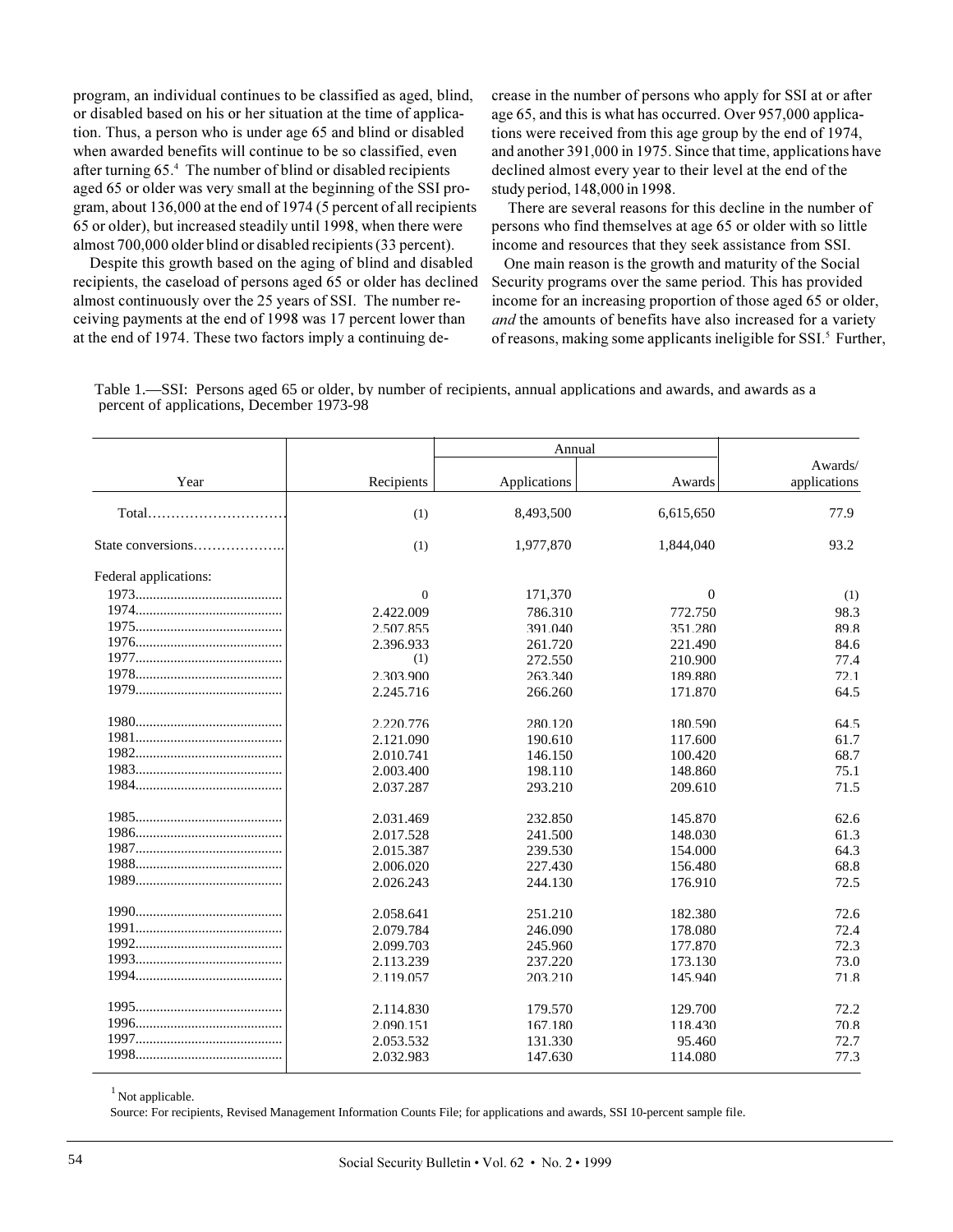many of the older applicants appear to have some savings or other usable resources in early retirement, which are expended in a few years. Almost half of the 1997 applicants were aged 70 or older.

Not all who apply for SSI payments are awarded them, and a sizeable change over time in the proportion of awards could affect the caseload. This has not happened among SSI applicants older than 65.<sup>6</sup> The number of awards rose and fell along with the number of applications. The proportion, which had been over 85 percent in the 1974-77 period, fell into the 62-to 77-percent range between 1977 and 1988. Beginning in 1989, the annual proportion of awards to applications remained fairly steady, in the low 70s, although 1998 was somewhat higher. The most common reasons for denial have been excess income and resources.

In sum, since its beginning, including converted cases, SSI has received almost 8.5 million applications from persons 65 or older, and made 6.6 million awards.

## **Blind and Disabled** *Adults Aged 18-64*

When SSI payments started, the 1.3 million blind or disabled adult recipients aged 18-64 made up about 41 percent of the recipients. Growth came quickly, and by the end of 1976 there were 1.7 million persons, still about 41 percent. The yearly increases continued through 1980, then turned down in 1981 and 1982. Beginning in 1983, growth resumed, and continued each year until, at the end of 1998, the 3.6 million blind and disabled adults made up 56 percent of all SSI recipients<sup>7</sup> (table 2).

Table 2.—SSI: Persons age 18-64, by number of recipients, annual applications and awards, and awards as a percent of applications, December 1973-98

| Year                  |                          | Annual       |              |                         |
|-----------------------|--------------------------|--------------|--------------|-------------------------|
|                       | Recipients<br>(December) | Applications | Awards       | Awards/<br>applications |
|                       | (1)                      | 28,662,910   | 11,937,620   | 41.6                    |
| State conversions     | (1)                      | 1,423,900    | 1,303,490    | 91.5                    |
| Federal applications: |                          |              |              |                         |
| 1973                  | $\mathbf{0}$             | 70,130       | $\mathbf{0}$ | (1)                     |
|                       | 1.503.155                | 1.042.080    | 497.910      | 47.8                    |
| 1975                  | 1.699.394                | 976.710      | 513.590      | 52.6                    |
|                       | 1.713.594                | 866.720      | 408.010      | 47.1                    |
|                       | 1.736.879                | 904.150      | 381.620      | 42.2                    |
|                       | 1.747.126                | 905.250      | 329.170      | 36.4                    |
|                       | 1.726.553                | 950.880      | 299.330      | 31.5                    |
|                       | 1.730.847                | 1.016.740    | 299.950      | 29.5                    |
|                       | 1.702.895                | 863.660      | 254.880      | 29.5                    |
| 1982                  | 1.655.279                | 775.060      | 206.550      | 26.6                    |
|                       | 1.699.774                | 832.380      | 267.620      | 32.2                    |
| 1984                  | 1.780.459                | 866.400      | 331.340      | 38.2                    |
| $1985$                | 1.879.168                | 1.047.910    | 335.340      | 32.0                    |
|                       | 2.010.458                | 1.099.000    | 404,470      | 36.8                    |
| 1987                  | 2.118.710                | 1.068.710    | 386.970      | 36.2                    |
| $1988$                | 2.202.714                | 1.008.090    | 374.290      | 37.1                    |
| 1989                  | 2.301.926                | 1.016.440    | 401.060      | 39.5                    |
|                       | 2.449.897                | 1.136.070    | 459.800      | 40.5                    |
| 1991                  | 2.641.524                | 1.314.960    | 518.610      | 394                     |
| 1992                  | 2.910.016                | 1.460.500    | 650.260      | 44.5                    |
|                       | 3.148.413                | 1.567.750    | 644.810      | 41.1                    |
|                       | 3.335.255                | 1.512.000    | 595.620      | 39.4                    |
|                       | 3.482.256                | 1.379.820    | 586.120      | 42.5                    |
|                       | 3.568.393                | 1.285.540    | 535.270      | 41.6                    |
|                       | 3.561.625                | 1.130.410    | 461.590      | 40.8                    |
|                       | 3.646.020                | 1.141.650    | 489.950      | 42.9                    |

<sup>1</sup> Not applicable.

Source: For recipients, Revised Management Information Counts File; for applications and awards, SSI 10-percent sample file.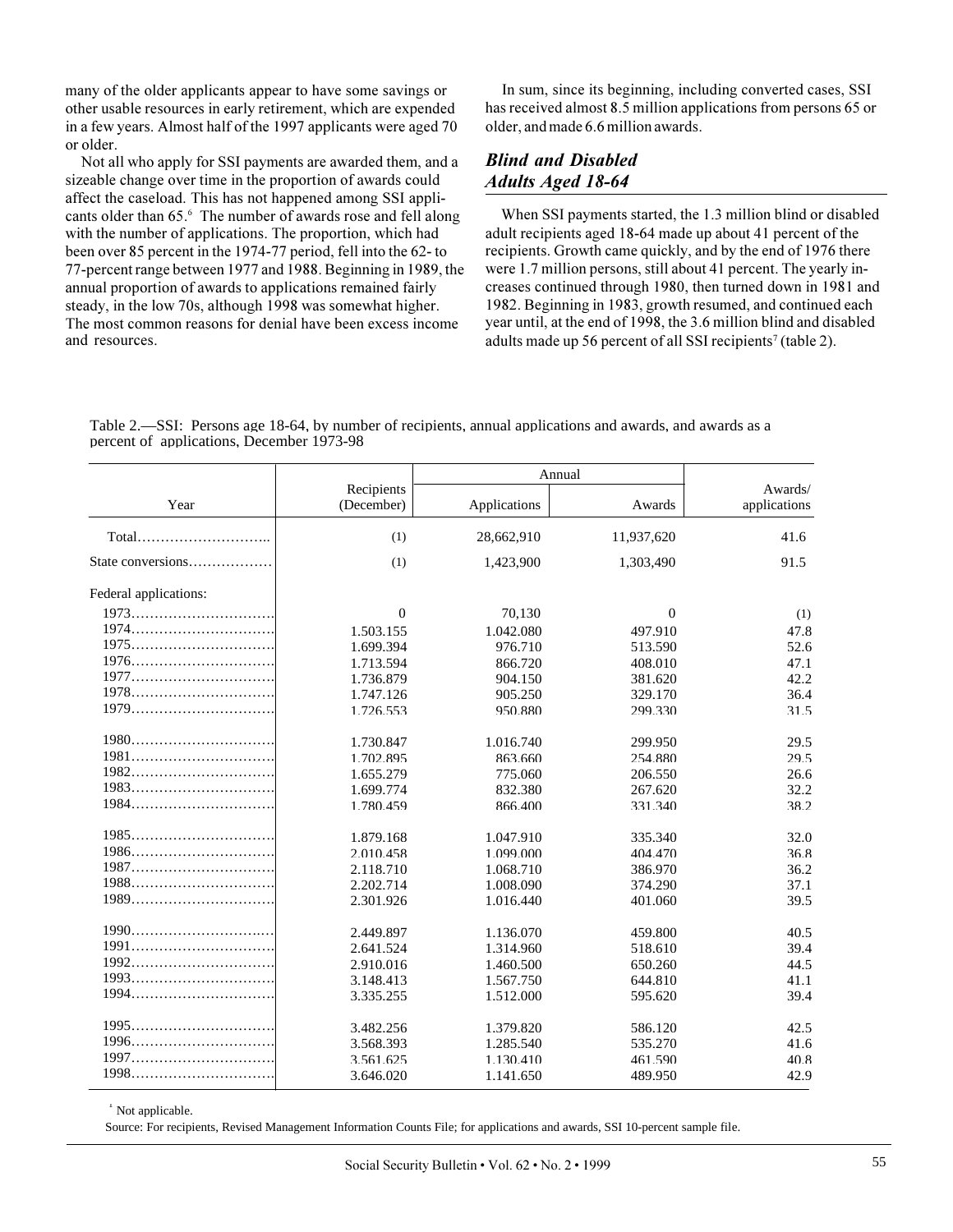The 5-year period 1990 through 1994 saw particularly large growth, an increase of 1,033,000 recipients. The slight decline from 1996 to 1997 may reflect SSA's renewed emphasis on Continuing Disability Reviews, as well as case reviews required under recent welfare reform legislation (Public Laws 104-193 and 105-33). Another factor is that applications from this age group were lower in 1997 and 1998 than in any year since 1989  $(1.1$  million).

Over the past 25 years, the number of applications from persons aged 18-64 has been quite high. In 16 of those years, more than 1.0 million applications were received. This placed great strain on the resources of SSA, as claims based on disability

require the collection of more (and more complex) evidence, the involvement of the State Disability Determination Services, and greater claims processing time, than do claims based on age.

Annual award rates for blind and disabled adults were much lower than was true for those aged 65 or older. This is largely due to the consideration of the applicant's medical condition in the decision process, which drops the proportions of awards to applications substantially. Even so, in 19 years the proportion of awards was 36 percent or higher.

In sum, over 25 years SSA has received almost 28.7 million

Table 3.—SSI: Persons under age 18; by number of recipients, annual applications and awards, and awards as a percent of applications, December 1973-98

|                       |            | Annual       |           |              |
|-----------------------|------------|--------------|-----------|--------------|
|                       | Recipients |              |           | Awards/      |
| Year                  | (December) | Applications | Awards    | applications |
|                       |            |              |           |              |
|                       | (1)        | 5,380,130    | 2,212,760 | 41.1         |
| State conversions     | (1)        | 4,700        | 3,160     | 67.2         |
| Federal applications: |            |              |           |              |
|                       | $\theta$   | 43,720       | $\theta$  | (1)          |
|                       | 270900     | 232,190      | 66,970    | 28.8         |
|                       | 107.026    | 100.220      | 62.900    | 62.8         |
|                       | 125.412    | 84.360       | 45.060    | 53.4         |
|                       | 147.355    | 95.630       | 50.960    | 53.3         |
|                       | 165.899    | 99.530       | 47.060    | 47.3         |
|                       | 177.306    | 108.120      | 45.810    | 42.4         |
|                       | 190.394    | 113.200      | 46.240    | 40.8         |
|                       | 194.890    | 95.020       | 39.020    | 41.1         |
|                       | 191.570    | 94.820       | 35.680    | 37.6         |
|                       | 198.323    | 101.710      | 42.110    | 41.4         |
|                       | 211.587    | 104.880      | 45.750    | 43.6         |
|                       | 227.384    | 120.640      | 46.580    | 38.6         |
|                       | 241.198    | 125.450      | 51.060    | 40.7         |
|                       | 250.902    | 125.090      | 48.490    | 38.8         |
|                       | 255.135    | 125.320      | 47.570    | 38.0         |
|                       | 264.890    | 132.080      | 51.530    | 39.0         |
|                       | 308.589    | 163.690      | 76.120    | 46.5         |
|                       | 397.162    | 247.620      | 126.190   | 51.0         |
|                       | 556.470    | 380.350      | 221.120   | 58.1         |
|                       | 722.678    | 503.820      | 236.250   | 46.9         |
|                       | 841.474    | 541.420      | 203.220   | 37.5         |
|                       | 917.048    | 503.190      | 177.620   | 35.3         |
|                       | 955.174    | 462.780      | 144,300   | 31.2         |
|                       | 879.828    | 332.940      | 116.340   | 34.9         |
|                       | 887.066    | 337.640      | 135.650   | 40.2         |

Not applicable.<br>
1 Not applications and awards, Revised Management Information Counts File;<br>
1 Includes 43,720 persons aged 18-21.<br>
2 1 The Source: For recipients, Revised Management Information Counts File;

for applications and awards, 10-percent SSI sample file.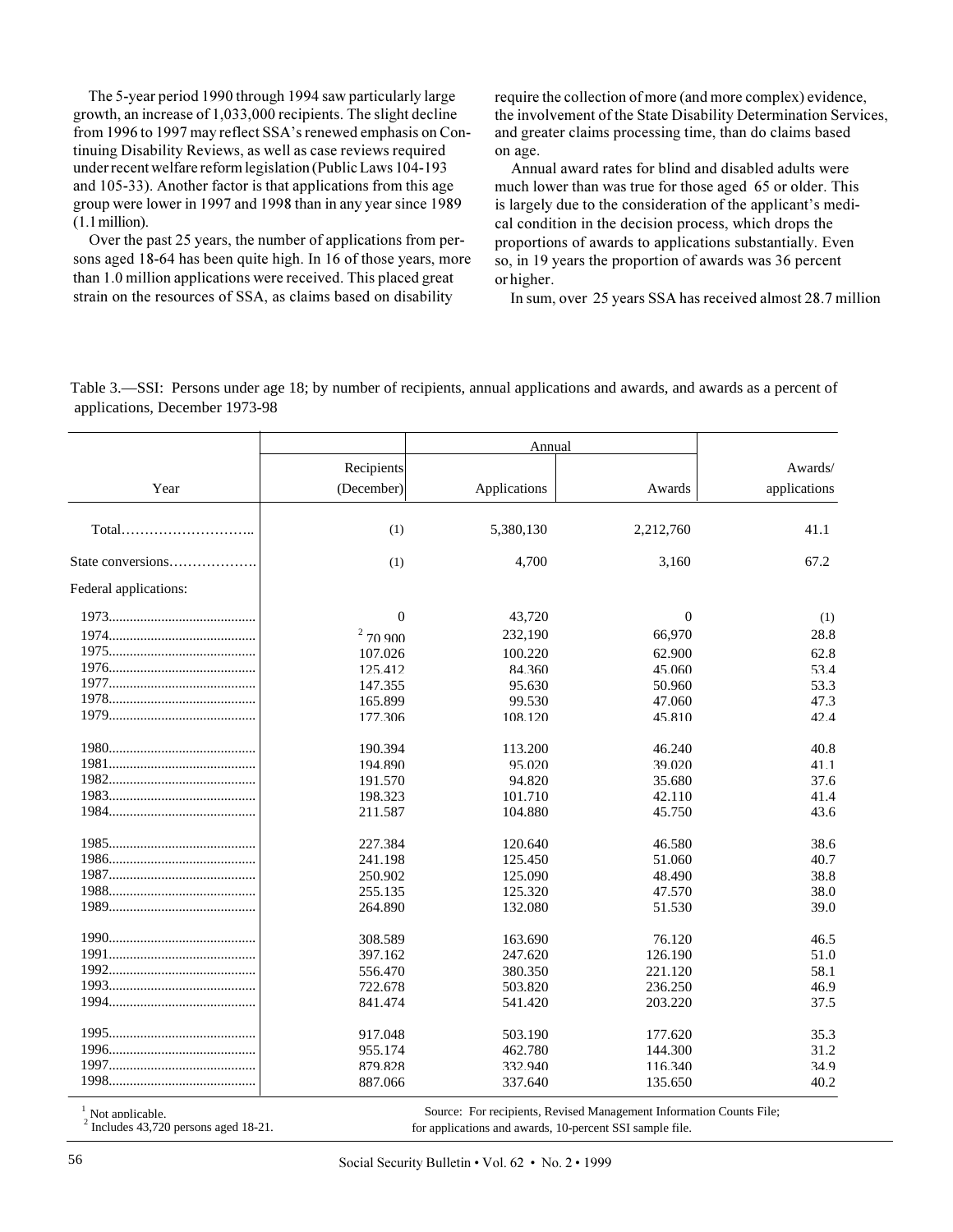applications from blind and disabled adults aged 18-64, and has made 11.9 million awards.

#### **Blind and Disabled** Children Under Age 18

As discussed earlier, SSI was the first federally administered program generally available to children under age 18, based on their own blindness or disability. Few children (about 3,200) were brought onto the SSI program during the conversion from the previously existing state assistance programs.

Nevertheless, this group has been the fastest growing segment of the SSI program, increasing from less than 2.0 percent of recipients (71,000) at the end of 1974, to a high of 14 percent (955,000) at the end of 1996 (table 3). By the end of 1998, there was a slight decline in both the number of children (down 78,000), and in the proportion of caseload (down one percentage point). In only two years, 1982 and 1997, has the number of young recipients declined from the previous year.<sup>8</sup>

While growth was steady throughout the period, it accelerated in the 1990s. During this period the number of children more than tripled. This represents the combined effect of the publication of revised regulations for the determination of certain mental impairments, SSA's review of children's cases under the Supreme Court decision in Sullivan v. Zebley, and the increased public awareness of the program that was engendered by these major changes.

The number of children applying for SSI each year presents the same general pattern as the disabled adults. That is, a period of growth in the early years of the program and a shortlived decline in the early 1980s, followed by sustained and accelerating growth through 1994 (541,000). Over the next three years, the number of applications from children under age 18 declined to 333,000, then increased again in 1998.

Awards to these young applicants were high in the first years of the program, more than 60,000 annually in 1974 and 1975.9 Between 1979 and 1989, the number ranged from 36,000 to 52,000. The next four years saw this number quadruple to over 236,000 in 1993, as the review of Zebley cases was completed, fall off to 116,000 in 1997, then rise again in 1998. In 16 of the 25 years, awards represented at least 40 percent of applications.

Over the 25-year period, almost 5.4 million applications were received from children under age 18, and 2.2 million awards were made.

## **Conclusion**

Throughout almost all of its first 25 years, the SSI program has experienced growth, both in numbers and in the payments made. The caseload has more than doubled, from 3.2 million to almost 6.6 million, and the maximum monthly payment has increased from \$140 in January 1974, to \$500 in 1999.

The major source of other income for SSI recipients has been, and remains, a Social Security benefit (36 percent have a benefit). The majority of recipients live alone, or with one other person.

From the program's beginning, SSA has evaluated SSI eligibility based on 42.5 million applications, and has made 20.8 million awards. Total federally administered payments to SSI recipients from 1974 through 1998 were \$365 billion, of which \$311 billion were federal payments, and \$54 billion were state supplementation.

While the factors of eligibility have remained essentially the same, there have been changes—in the meaning and counting of income, in the impact of institutionalization on recipients, in the rules under which the SSA makes a determination of disability, and in the eligibility requirements for noncitizens.

Perhaps the most important change in SSI since 1974 has been in the nature of the population. Initially, the SSI caseload was predominately eligible on the basis of their age and limited income and resources (almost 60 percent aged 65 or older). However, over the years, the SSI population has become increasingly younger and comprised of severely disabled persons (70 percent in 1998). This change has implications for program costs because younger recipients are likely to remain on the rolls for longer periods.<sup>10</sup> Administrative costs will also be affected for many reasons, including the higher costs of determining, and redetermining, disability.

#### **Notes**

<sup>1</sup> Senate Finance Committee Report on the Social Security Amendments of 1972. Senate Report No. 92-1230, p. 383 ff.

<sup>2</sup> This increase is related to several 'outreach to the aged' projects undertaken at that time, including a major project by SSA. The increase appeared to be transient, in many cases because these recipients had small SSI payments which were 'wiped out' by subsequent cost-ofliving adjustment increases in their Social Security benefits.

<sup>3</sup> Based on other analyses, these increases represent, to a substantial degree, the large number of noncitizens who began to receive SSI during the early 1990s. (See article on SSI and Noncitizens by Parrott, Kennedy, and Scott in the Social Security Bulletin, Vol. 61, No. 4, 1998.)

<sup>4</sup> This differs from the OASDI program, under which a disabled worker reaching age 65 will be reclassified as a retired worker. Classification there is based on the trust fund from which the benefits will be paid.

<sup>5</sup> More than 90 percent of all persons aged 65 or older get a Social Security benefit, compared with 61 percent of the SSI recipients aged 65 or older.

<sup>6</sup> The last column of the tables, showing awards in a year as a percent of applications in that year, is a statistic of convenience, and not the same as a true award rate, which would be obtained by following a cohort of cases over time.

<sup>7</sup> The rules and the process governing SSA's determination of disability were the subject of many debates during the 1980s. Court mandates, and legislative and regulatory decisions contributed to the variations in the size of the caseload, as well as in the number of applications and awards.

<sup>8</sup> The decline from 1996 to 1997 reflected initial reviews of children under the provisions of the welfare reform legislation of 1996 and 1997. During the first half of 1998, the number of young recipients began to rise again.